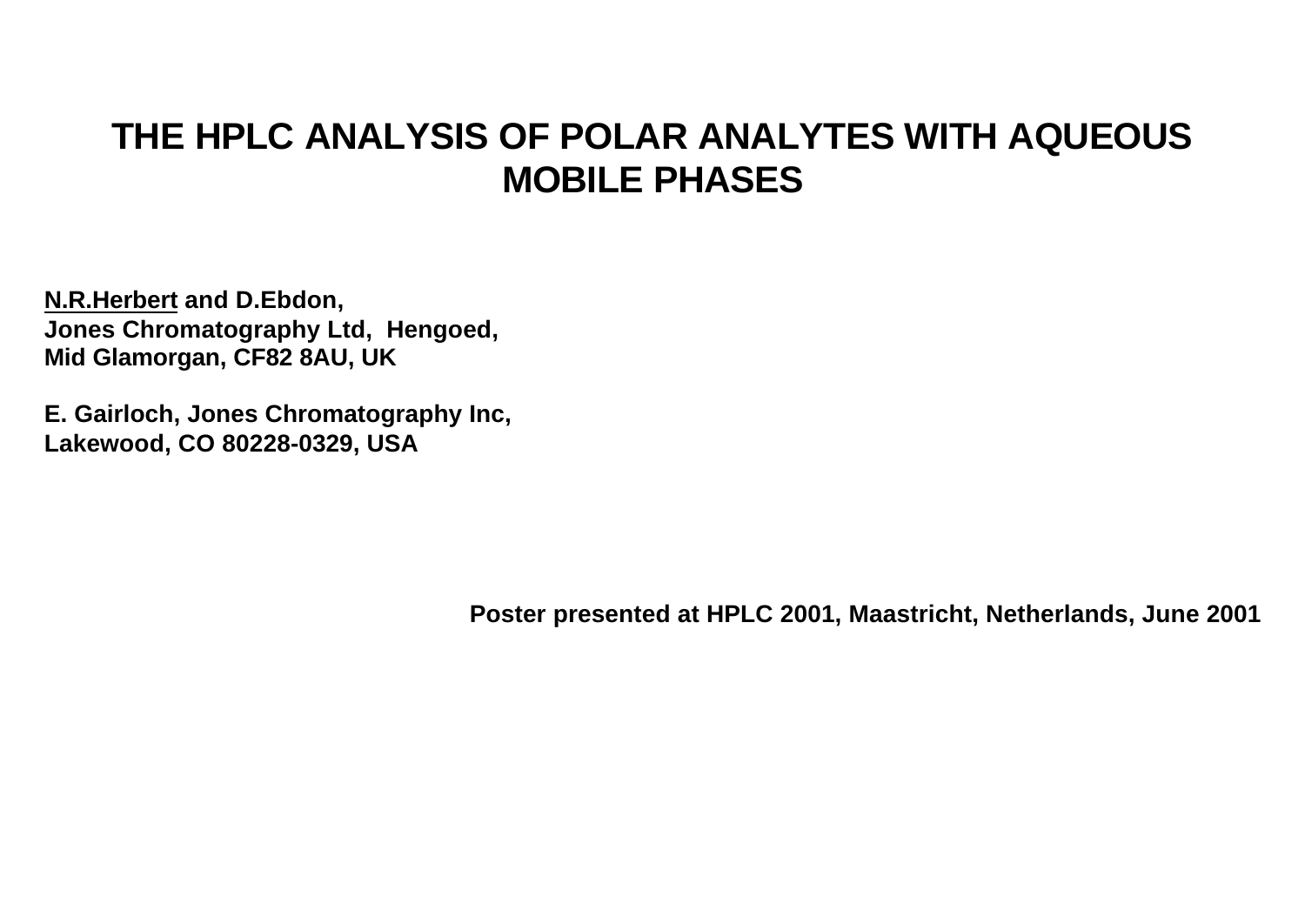### **BACKGROUND and OBJECTIVES**

The use of reversed phase HPLC materials with up to100% aqueous mobile phases can often cause problems of long equilibration times, reduced and irreproducible retention times, poor peak shape and reduced quantitative reproducibility. This can occur at organic levels of less than 3-5%.The problem has been addressed by the development of special phases that can be operated for long periods in 100% water or aqueous buffers. This has traditionally been explained by a ligand folding or matting effect. The long alkyl chains – often C18 – are very hydrophobic and fold over each other trapping buffer and organic modifier. This accounts for the often long equilibration times of traditional materials when used in this fashion. In addition, the amount of accessible alkyl chain available to interact with analyte molecules is reduced – accounting for the reduction in retention and also in the rate of mass transfer. This latter factor leads to broadening of the peak, a poorer peak shape and reduced resolution.

A range of conventionally bonded, standard and new generation HPLC column materials, including C18, C8, C4, C1 and CN from several manufacturers were evaluated together with "high aqueous" RP products. The effect of end-capping was also determined. The parameters of retention factor, peak efficiency and peak shape were studied together with equilibration times using polar test probes such as carboxylic acids. Neutral and basic species were also investigated to determine the influence of the nature of the analyte on performance variation. This data was compared to the surface coverage and percentage carbon figures for the specific stationary phase to determine, qualitatively at least, the degree of "matting" of the stationary phase. The effects of column pressurisation were also briefly investigated to determine the degree of ligand folding or hydrophobic exclusion.

### **INTRODUCTION**

There are basically 3 types of scenario with respect to the applicability of reversed phase materials to use with high aqueous mobile phases. To use the nomenclature of other workers (e.g. R.A.Henry et al of Keystone Scientific and M.Przybyciel et al of ES Industries) these are:-

- **Inert** material can be used in 100% aqueous mobile phases with no deleterious effects.
- **Resistant** material can be used for short periods, up to a day, say, before regeneration, where a longer equilibration period or where some retention time drift can be tolerated.

**Prone** - phase collapses and material is not suitable for this application.

Fig. 1 shows 2 examples of ligand folding from Prone materials, from the extreme effect with the Kromasil C18 to partial collapse with the classic Zorbax ODS.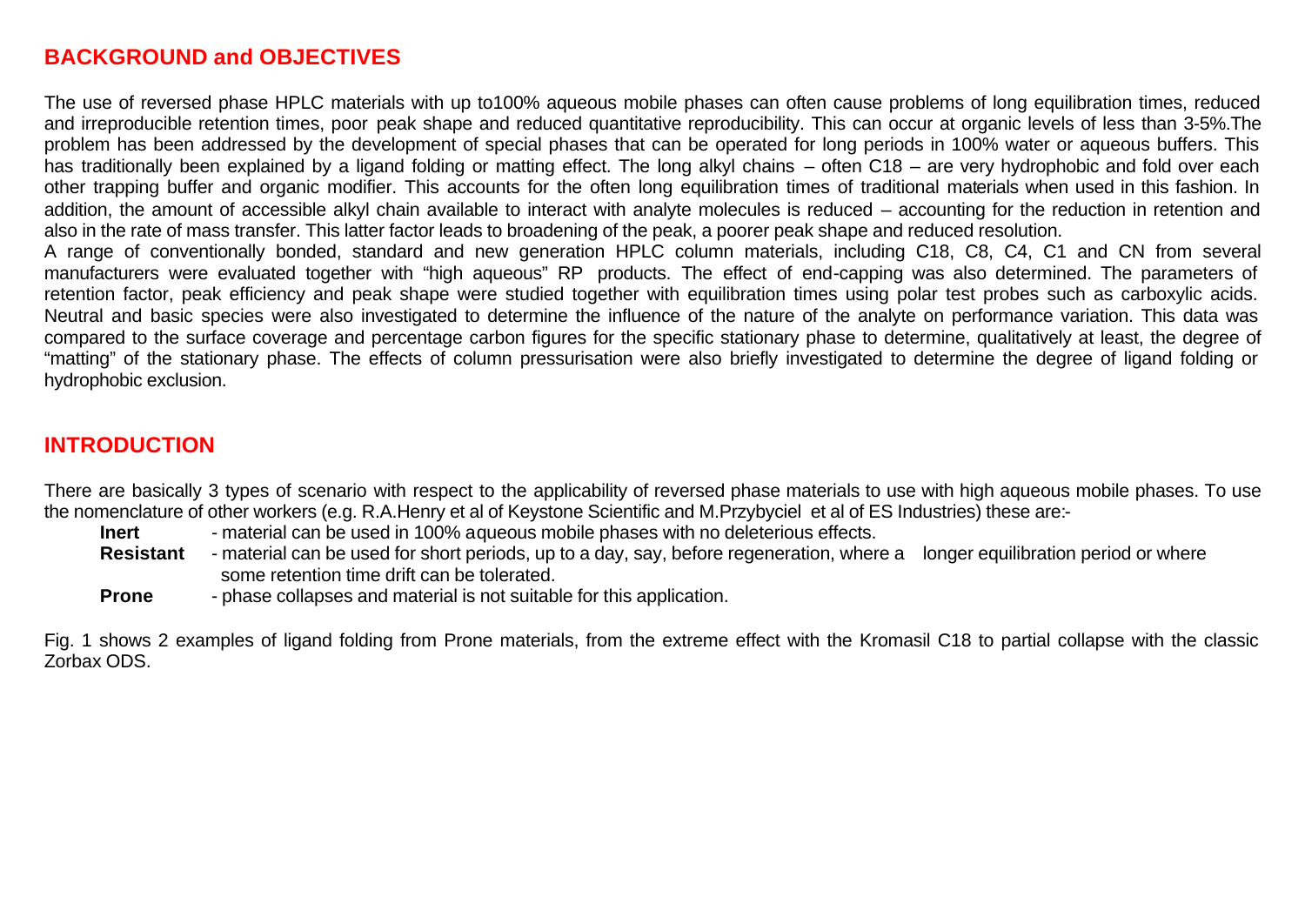# **Ligand Folding Effects**

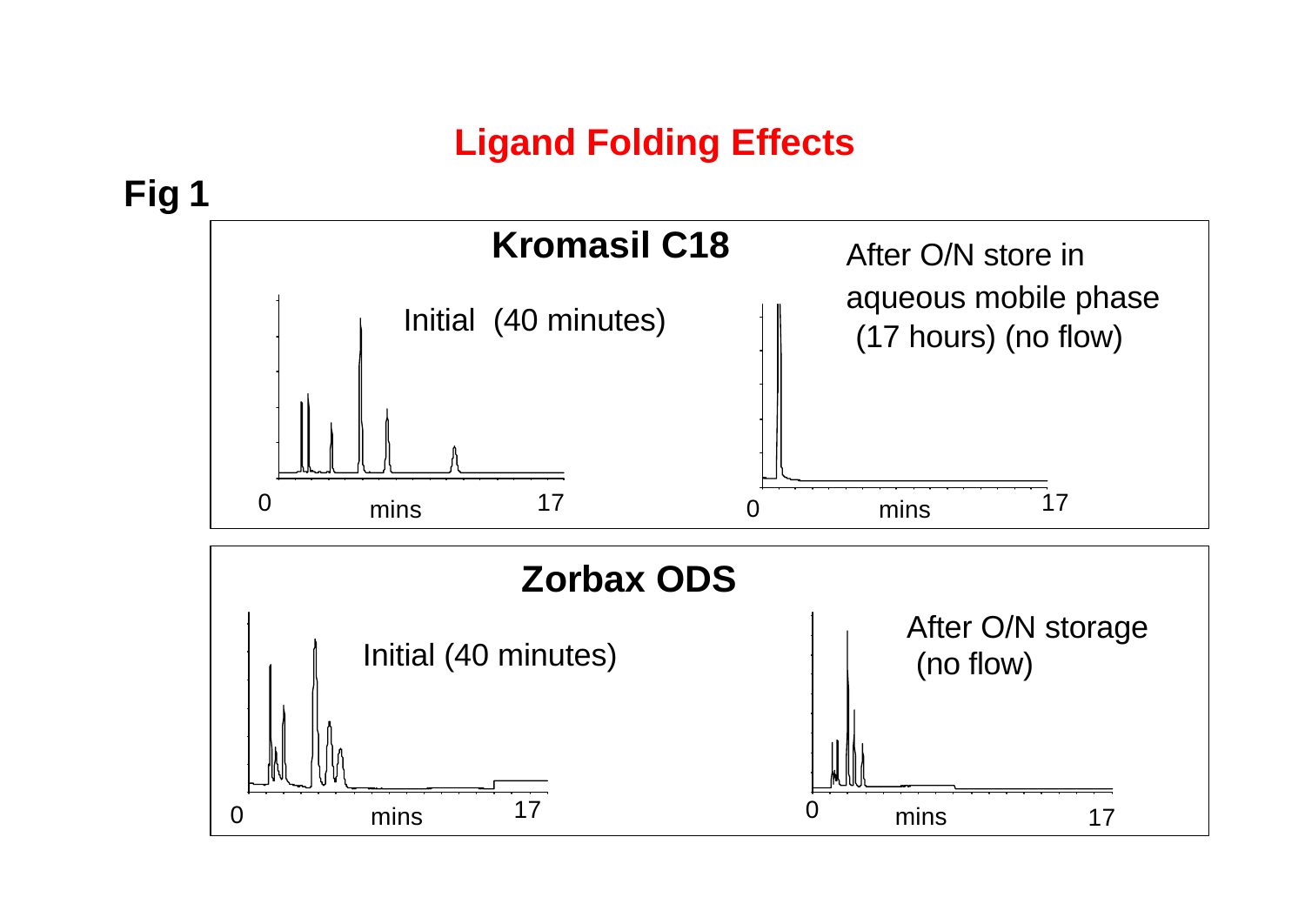# **EXPERIMENTAL**

Using standard HPLC systems, the following operating conditions were used:

- 1. Columns: 150mm x 4.6mm size were used with 4μ (Genesis) or 5μ packing materials. They were packed in-house except where marked \*\* which were packed by the manufacturer.
- 2. Mobile Phase:- 0.1% aqueous phosphoric acid
- 3. Flow rate 1ml/min
- 4. Injection size, 10μl
- 5. UV detection at 210nm
- 6. Ambient temperature or 30°C (Jones Chromatography model 7971 heater/chiller) as stated
- 7. Column auto selector used for initial runs (Jones Chromatography series 7200)
- 8. Column regeneration typically used 95% acetonitrile/water (30minutes) via 5 column volumes of water.
- 9. Analyte mixture:- Urea (t0 marker), formic acid, uracil, L-dopa, dopamine and gallic acid.

### **LIGAND FOLDING INFLUENCES**

Bonded phases from several manufactures were tested for their propensity to ligand folding using a 6 component test mixture containing acidic, basic and neutral species. Not all of the phases were suitable for the analysis of the basic analyte, dopamine, but the final test probe, gallic acid, eluted from all the materials tested. The effects of various parameters were compared.

#### • **General Retention Time Effects – Initial Study**

Using an automated column-switching device, at ambient temperature overnight, six columns were tested and the change of retention time plotted. Between injections the flow was stopped. The results show little change in performance indicating that the columns – Genesis AQ, Inertsil ODS-3, Genesis 120 C18, Genesis 300 C18 and Nucleosil 300 C18 are "inert" or "resistant". In fact retention increased for some solutes and some columns, which is probably due to temperature effects. The change in retention over the 25 hour test period was -1.6 – +3.7%. Later work was therefore performed at 30°C.

### • **Effect of % Carbon and Surface Coverage Fig 2**

From Fig 2 it can be seen that the high carbon and high coverage C18 materials such as Kromasil C18 (19% carbon, 3.1 µmoles/m<sup>2</sup>), classic Zorbax ODS (20% carbon, >3.7μmoles/m<sup>2</sup>) and Lichrospher RP18e/c (21.5% carbon, >3.9μmoles/m<sup>2</sup>), had a higher propensity to ligand folding. The lower coverage materials, such as Nucleosil 100 C18 (14% carbon, 2.1 µmoles/m<sup>2</sup>), have a lower ligand density and more space is available for the chains to bend without forming a matted surface. In the case of Exsil ODS-1 (7% carbon, 1.6µmoles/m<sup>2</sup>), which is a partially bonded, mixed mode phase, the C18 groups have lots of room to move, the surface contains a high percentage of silanol groups and little ligand folding is observed. This is to be expected, the greater the ligand density the greater the hydrophobic nature of the surface and the greater ability of the chains to tangle and fold in on one another. The Kromasil showed one of the most marked collapse effects but does not appear to have the highest coverage and other phases of higher coverage were found to be much more resistant to folding. It is probable that the base silica characteristics and the ratio of the types of silanol present on the base silica play a role.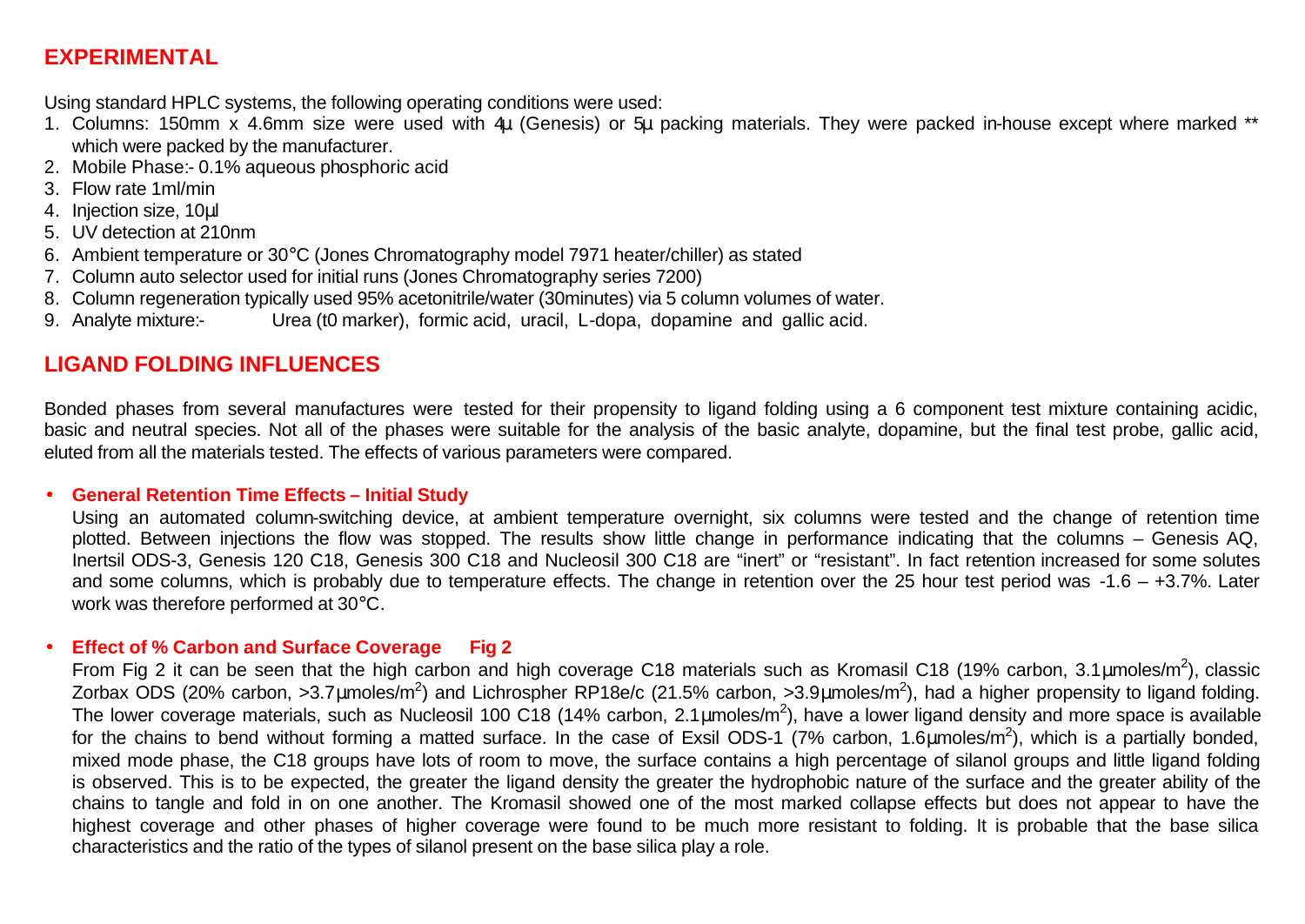# **Effect of % Carbon and Surface Coverage**

# **Fig 2**

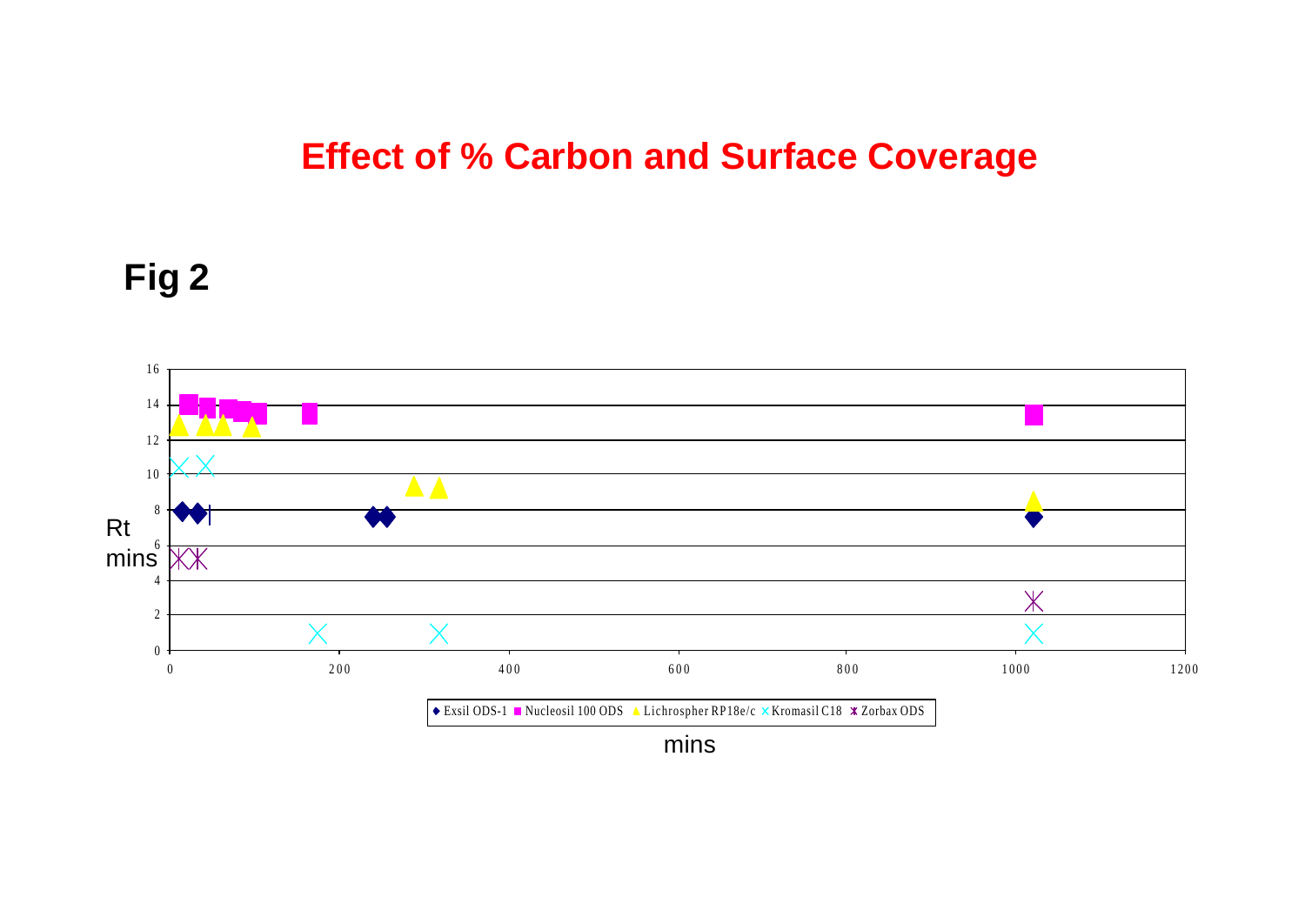#### • **Effect of Pore Size Fig 3**

An increase in the pore size from 100-120A to 300A had little observed effect on the degree of ligand folding with the resistant Genesis C18. The Nucleosil 100 and 300A phases behaved similarly. The Nucleosil 100AB material, however, collapsed immediately indicating again that % carbon/surface coverage is very influential on phase collapse. However, from the column pressurization work done later, it is likely that larger pore materials are less prone to this effect and this would agree with theoretical concepts. See "Regeneration" later.

#### • **Effect of Bonded Phase Alkyl Ligand**

Two families of packing material were tested, Kromasil C18, C8, C4 (all end-capped) and C1 and Lichrospher RP18e/c and RP8e/c.They were chosen because the C18 materials showed marked ligand folding. The Kromasil C18, C8 and C4 collapsed immediately, i.e. within 10 minutes of being subjected to the purely aqueous mobile phase. As discussed earlier, the original Kromasil silica may well be influential in this collapse. The first Kromasil C18 column only showed partial collapse until the flow was stopped after which the ligands were completely folded. The C1 phase showed a slow loss of retention (8.8% over 88 minutes) whilst the column was in use but a large drop of 54% after standing in the mobile phase with no flow. However since C1 phases are known to degrade in high aqueous phases due to surface deactivation this may be responsible. The short TMS chains would find it difficult to fold in the accepted sense of the word.

The results for the Lichrospher RP18 and RP8 phases, both end-capped, indicated that the shorter C8 phase showed a reduced ligand folding effect which is to be expected from the relative sizes of the chains and their degree of hydrophobicity.

#### • **Effect of Polar Ligand**

A Genesis 120 CN phase used in the reversed phase mode was compared to the Genesis 120 C18. It was also found to be resistant /inert to ligand folding, the relatively short cyanopropyl chain is neither long enough nor hydrophobic enough to collapse. The change in retention time was 5.9% over a 94 hour period.

#### • **Effect of End-Capping Fig 4**

The effect of end capping was observed using Apex 1 ODS and Lichrospher RP18. The Lichrospher RP18 end-capped material showed a much greater ligand folding effect than the un-capped phase. This is to be expected, since the degree of ligand folding appears to be closely related to surface coverage, the greater the ligand density the greater the propensity of the ligands to fold to protect themselves from the aqueous mobile phase. In addition, the un-capped phase has an increased concentration of surface silanol groups which help to stabilise the phase under these high aqueous conditions.

In the case of the Apex, due to the lower surface coverage, both phases showed a low folding effect. This lower surface coverage of bonded phase is due to a lower silanol surface density on the base silica as determined by  $Si^{29}$  NMR spectroscopy.

#### • **Effect of Ligand Collapse on Peak Shape and Efficiency**

Six columns, two from each category were compared from the viewpoint of column efficiency and peak shape. The flow was stopped between each injection time. The results are shown in the Table 2.

It can be seen that the prone phase lost column efficiency with time and in particular after each time the flow was stopped. Repeat injections around the same time frame showed very similar results. Peak shape was affected to a much smaller degree. There was no difference in this respect with the nature of the analytes tested.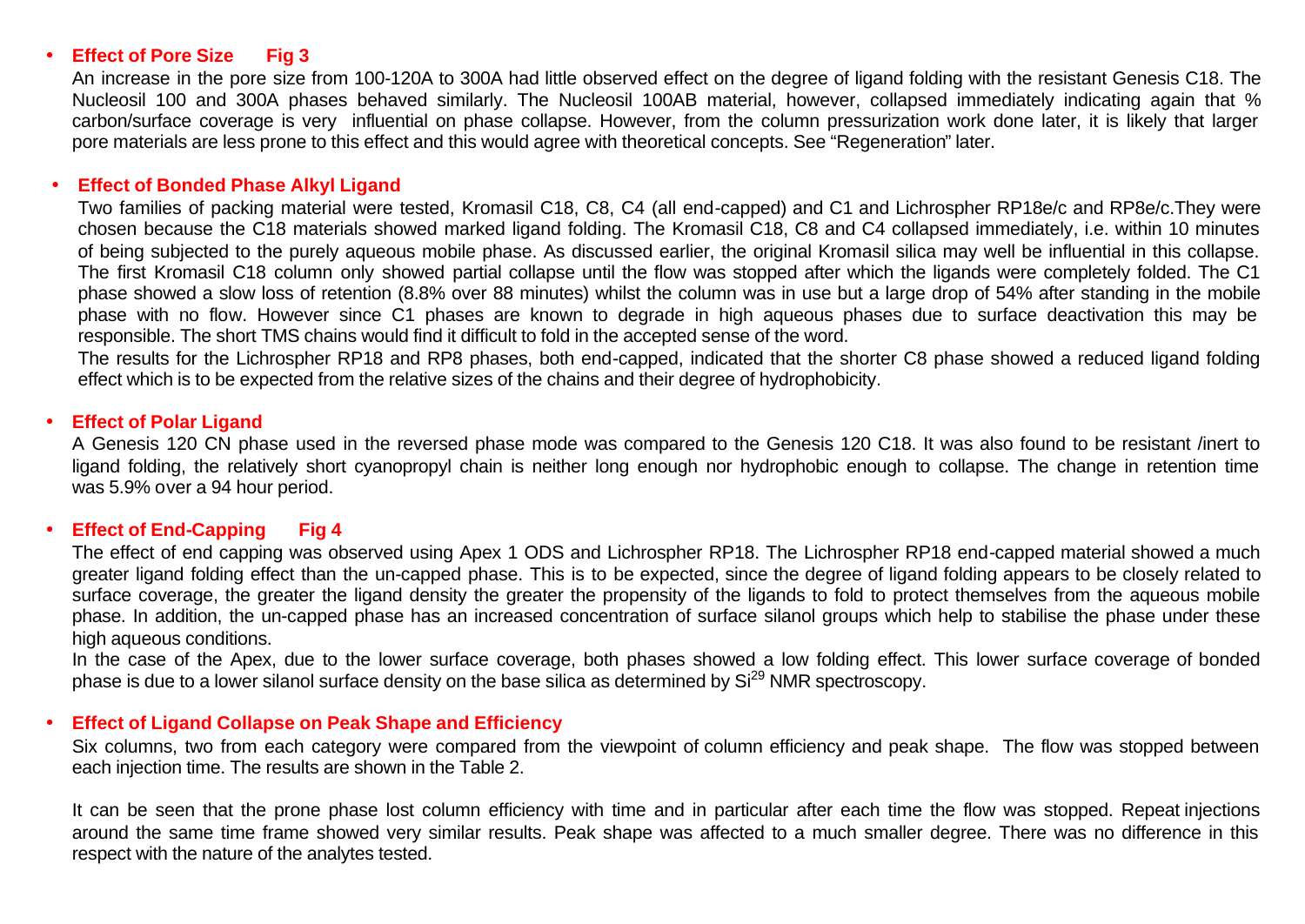# **Effect of Pore Size**



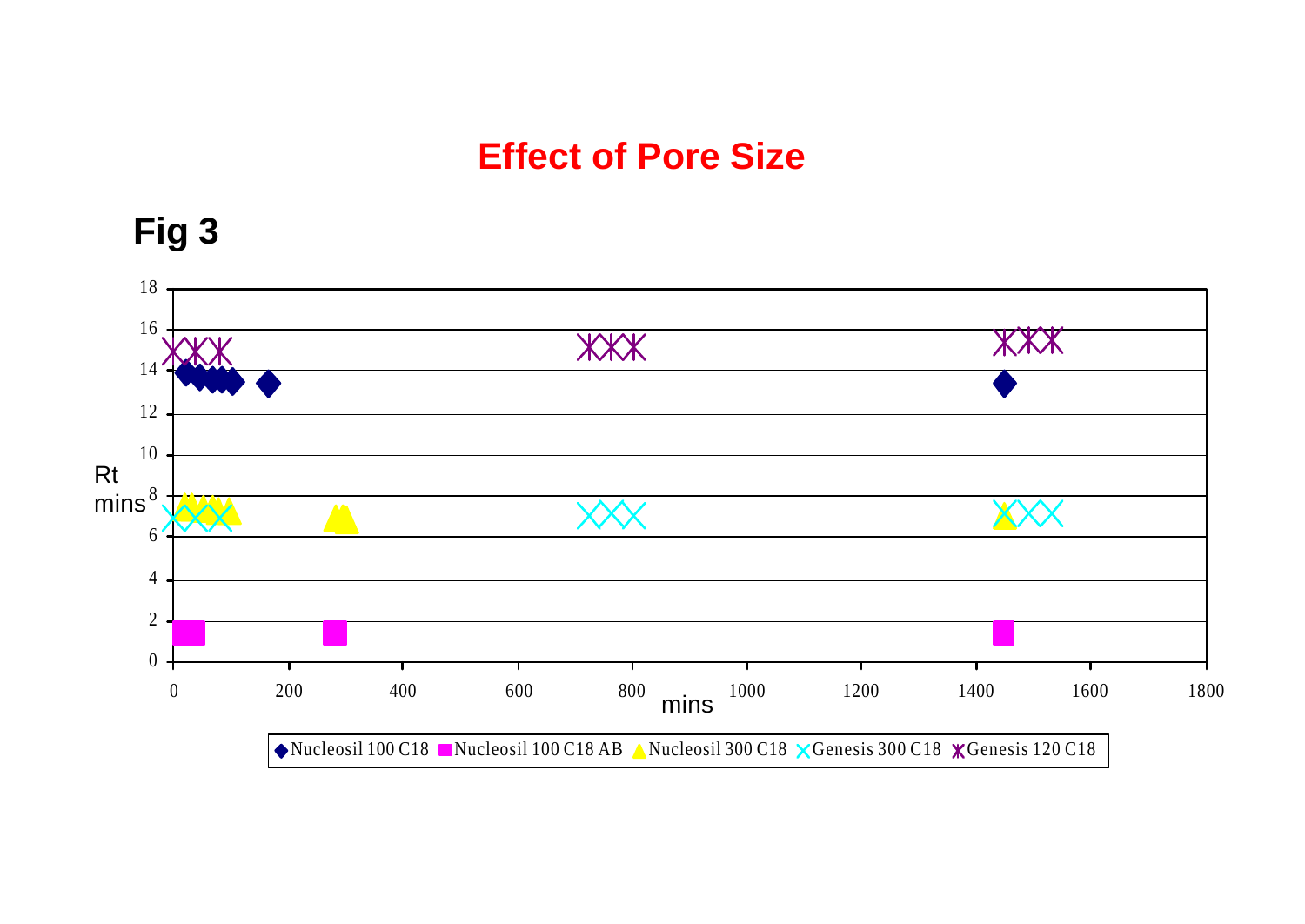# **Effect of Capped and Un-Capped Phases**

**Fig 4**



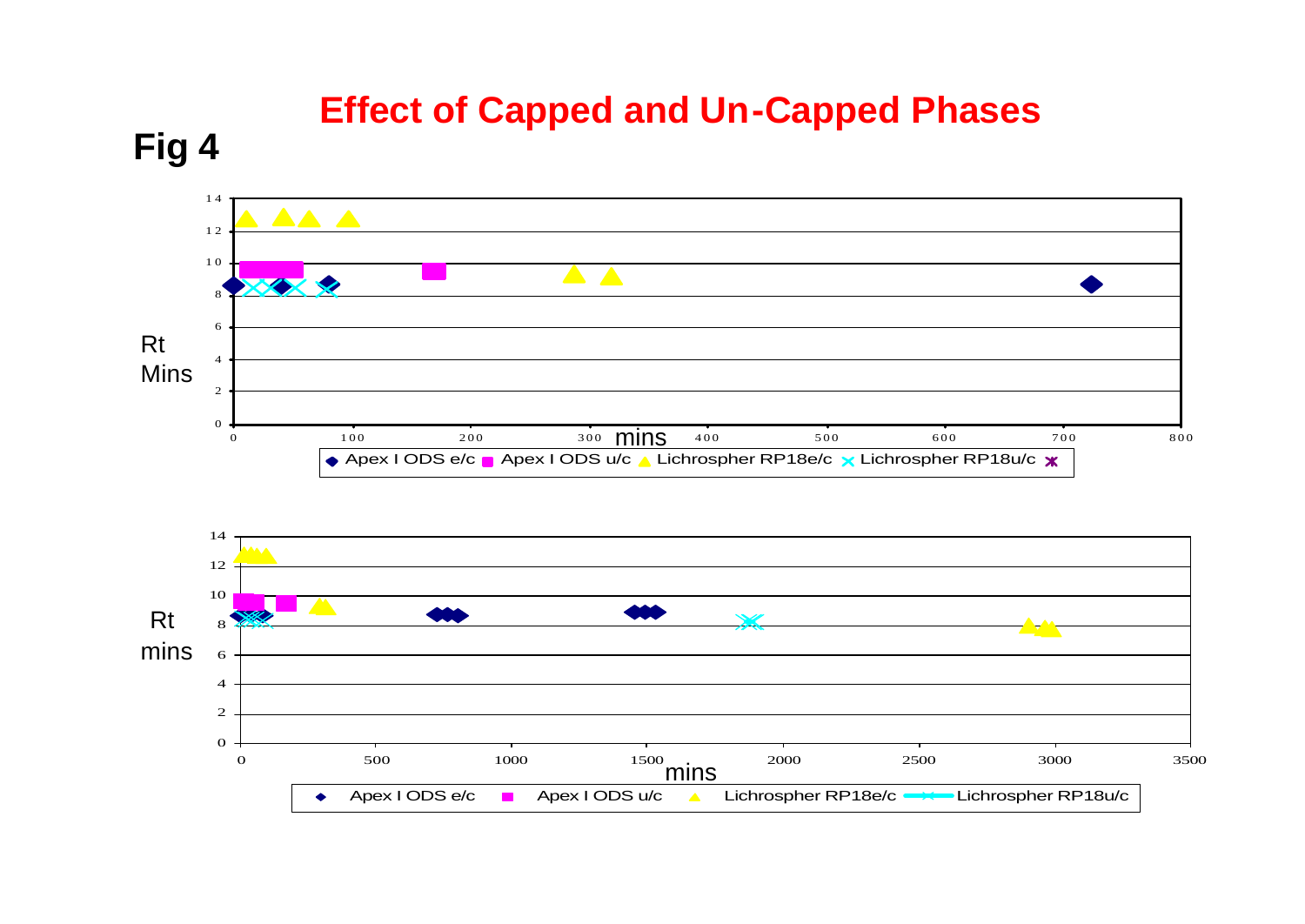### **Peak Shape and Efficiency**

### **Table 2**

| <b>Material</b>              | <b>Type</b> | Time (min) | N dopamine | $A_{10\%}$ Dopamine | N gallic acid | $A_{10\%}$ gallic acid |
|------------------------------|-------------|------------|------------|---------------------|---------------|------------------------|
|                              |             |            |            |                     |               |                        |
| Genesis AQ                   | Inert       | 40         | 79612      | 1.30                | 93507         | 1.20                   |
| Genesis AQ                   | Inert       | 764        | 77944      | 1.22                | 97312         | 1.22                   |
| Genesis AQ                   | Inert       | 1530       | 78324      | 1.22                | 95795         | 1.21                   |
|                              |             |            |            |                     |               |                        |
| YMC ODS-AQ                   | Inert       | 38         | 59297      | 0.99                | 70395         | 0.91                   |
| YMC ODS-AQ                   | Inert       | 186        | 61243      | 1.09                | 68844         | 0.93                   |
| YMC ODS-AQ                   | Inert       | 1493       | 61772      | 1.01                | 70606         | 0.92                   |
|                              |             |            |            |                     |               |                        |
| Genesis C18                  | Resistant   | 40         | 70248      | 1.26                | 82301         | 1.25                   |
| Genesis C18                  | Resistant   | 764        | 70469      | 1.22                | 83102         | 1.32                   |
| Genesis C18                  | Resistant   | 1530       | 67881      | 1.19                | 81915         | 1.31                   |
|                              |             |            |            |                     |               |                        |
| Inertsil ODS-3 <sup>**</sup> | Resistant   | 40         | 41776      | 0.94                | 59572         | 1.07                   |
| Inertsil ODS-3 <sup>**</sup> | Resistant   | 764        | 41142      | 0.92                | 62082         | 0.85                   |
| Inertsil ODS-3 <sup>**</sup> | Resistant   | 1530       | 40653      | 0.88                | 59230         | 0.94                   |
|                              |             |            |            |                     |               |                        |
| Lichrospher RP18e/c          | Prone       | 40         | 42261      | 1.09                | 48743         | 0.95                   |
| Lichrospher RP18e/c          | Prone       | 318        | 14569      | 1.17                | 20718         | 1.15                   |
| Lichrospher RP18e/c          | Prone       | 2908       | 4027       | 1.32                | 5815          | 1.38                   |
|                              |             |            |            |                     |               |                        |
| Genesis CN                   | Resistant   | 36         | 59318      | 0.89                | 50277         | 1.42                   |
| <b>Genesis CN</b>            | Resistant   | 1554       | 60714      | 0.93                | 50893         | 1.45                   |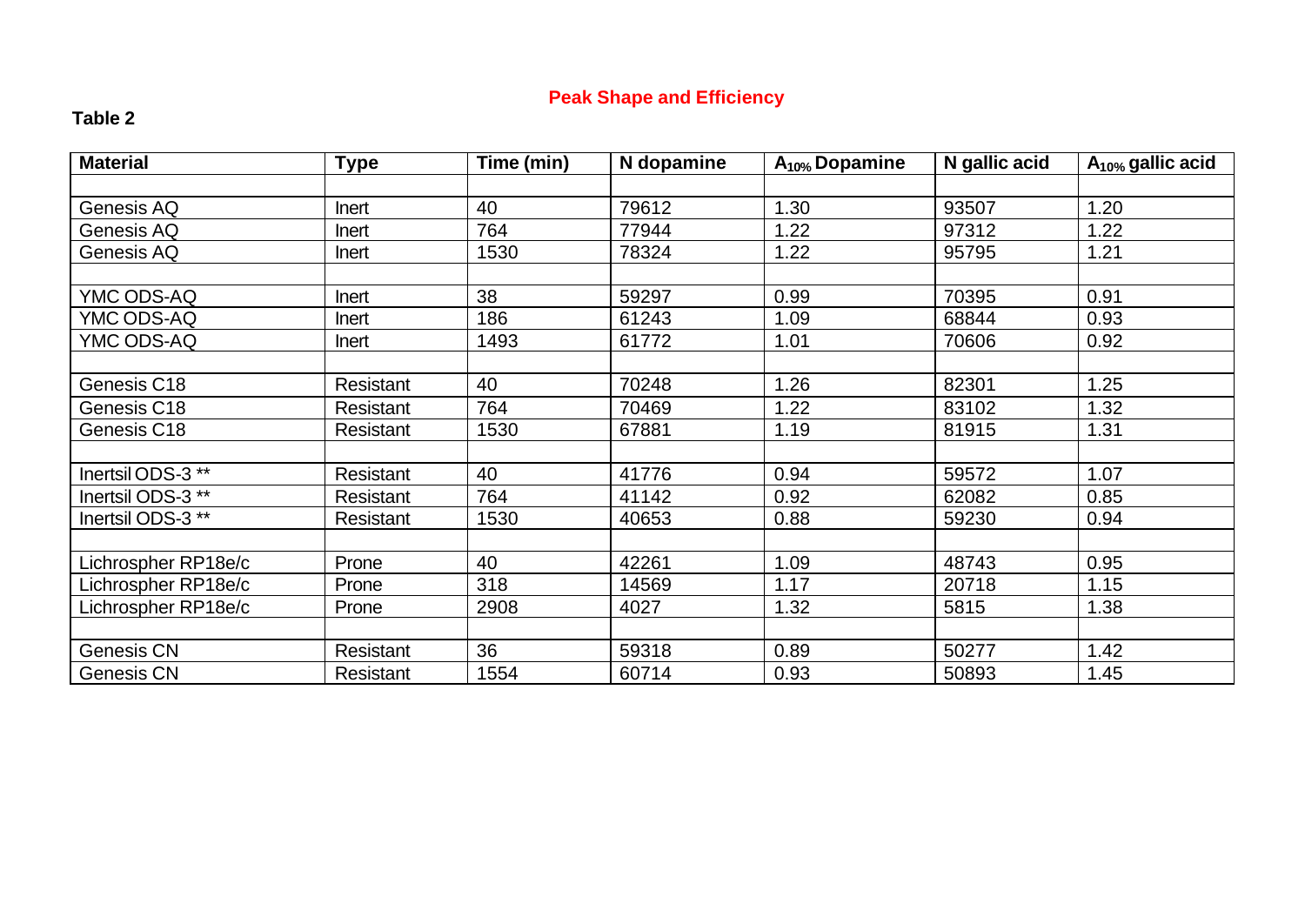#### • **Effect of Chemical nature of the Analyte**

The 6 component test mixture contained acidic, basic and amphoteric analytes but the ligand folding effect affected all the solutes in a broadly similar way.

#### • **Effect of Inertness and Material Purity**

No correlation was observed in the confines of this limited study, but the more recently introduced newer phases tested were resistant rather than Prone, despite a good surface coverage.

#### • **Equilibration Times**

Solvent regeneration times for re-use in purely aqueous mobile phases were determined. The resistant Genesis 120 C18 material was regenerated with 95% acetonitrile /water in less than 30 minutes whereas this time was insufficient for Kromasil C18 and Zorbax ODS. In the former case at least 100 minutes was needed and in the latter case 80 minutes was sufficient to re-instate the initial conditions. For re-use with 70% acetonitrile/ water mobile phase, an equilibration time of 15-20 minutes was sufficient for all phases. In all cases original column performance was restored.

### **REGENERATION**

Columns that had been subjected to ligand collapse could be regenerated in two ways, either by flushing the column with a high organic mobile phase for a period of time, maybe up to over 100 minutes or by the application of high pressure to the column. It is desirable to use a mobile phase of 60-95% organic to reverse the folding process and then to re-equilibrate with the desired mobile phase if it is lower in organic content. This speeds up the regeneration process. This solvent method is the usual way of column regeneration. In one instance a column could not be reconditioned for further use with purely aqueous mobile phases although it was fine for high organic/ aqueous mixtures.

Several workers have observed the unfolding effect of high pressure on the column. An increase in pressure is generated within the column by fitting a fine capillary to the column outlet. In the experiments performed a fused silica capillary was threaded through a length of 1/16 PEEK tubing and inserted between the column outlet and the detector inlet. The pressure drop across the column is unchanged but the whole column is subjected to pressures up to 300 bar (4500psi). This will generate a pump pressure of around 400 bar (6000psi). This high pressure would appear to unfold the chains, speeding up equilibration and generating an increased alkyl surface for interaction with the solute molecules.

This is shown in Figs 5-6 for the Kromasil C18 phase, which exhibited total collapse of the chains and in the table below for a range of phases. For the Kromasil column the standard pressure drop across the column was 49 bar. With the application of the 17cm capillary the pump pressure increased to 120 bar and a slight increase in retention is observed. When the longer 30cm capillary was applied, pump pressure increased to 230 bar, giving a column outlet pressure of 181 bar and a long retention time with full peak resolution is observed. This retention was much greater than the previous "initial" value for the column. The use of a 40cm capillary restrictor increased excess pressure to 350 bar and increased the retention to over 20 minutes. It is difficult to give an "initial" value since some time for equilibration must be given but the folding will start as soon as the alkyl chain environment becomes highly aqueous. By pressurising the column a theoretical initial value can be obtained, the pressure needing to be increased until a maximum retention is reached. However a pressure greater than the maximum of the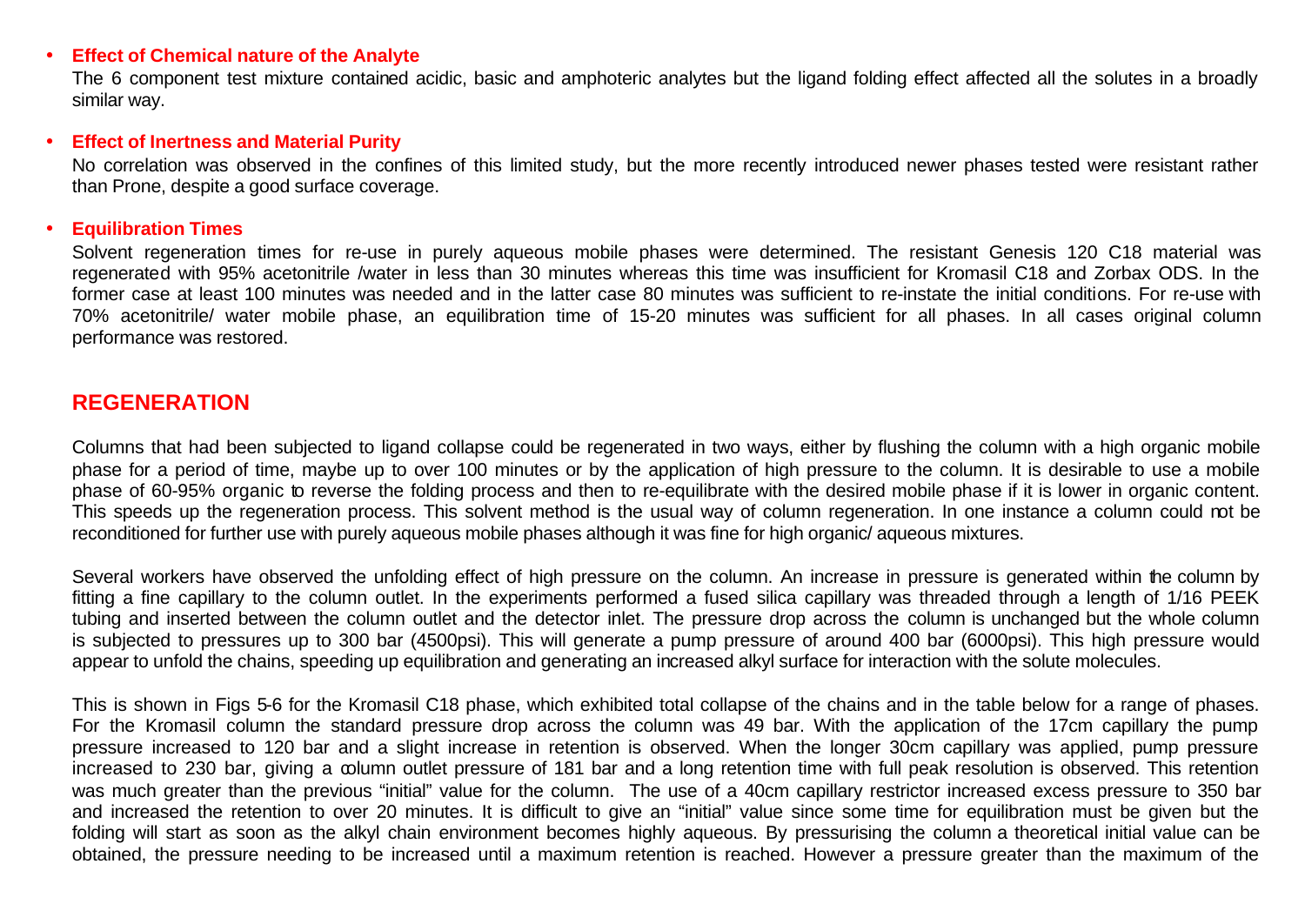analytical pump may be required. In fig 6 the pressure restrictor was removed and a rapid reduction in retention was observed. However, good resolution was still observed and reproducible retention was seen for 3 successive injections over a period of more than 1 hour. However, switching off the flow and allowing the column to depressurise for 30 minutes was enough to completely collapse the phase again.

### For **Kromasil C18**

| <b>Stage</b>                    | Retn.Time, gallic acid | N/m, gallic acid | A10%, gallic acid |
|---------------------------------|------------------------|------------------|-------------------|
| Initial, 49 bar (no restrictor) | 1.30                   | N/A              | N/A               |
| H.P.Regeneration, 120bar        | l.62                   | N/A              | N/A               |
| H.P.Regeneration, 230 bar       | 15.85                  | 75083            | 1.13              |
| 49 bar, run 1                   | 4.93                   | 35510            | 1.21              |
| 49 bar, run 2                   | 4.92                   | 36216            | 1.20              |
| 49 bar, run 3                   | 4.91                   | 35071            | 1.23              |
| Stop/Start, run 4               | 1.30                   | N/A              | N/A               |

Application of pressure affected other phases as follows:-

| <b>Phase</b>      | <b>Pressure across</b><br><b>Column</b> | <b>Retention Time,</b><br>Before, mins | <b>Retention Time,</b><br>After, mins | % Rt Change |
|-------------------|-----------------------------------------|----------------------------------------|---------------------------------------|-------------|
| Genesis AQ        | 198 bar                                 | 14.46                                  | 15.20                                 | 5.1         |
| YMC ODS-AQ        | 205 bar                                 | 14.37                                  | 15.36                                 | 6.9         |
| Genesis C18       | $211$ bar                               | 13.29                                  | 14.91                                 | 12.2        |
| Kromasil C18      | 230 bar                                 | 1.30                                   | 15.85                                 | 1119.2      |
| Lichrospher RP18  | 203 <sub>bar</sub>                      | 13.27                                  | 20.84                                 | 28.1        |
| Apex 1 C18        | 207 bar                                 | 9.83                                   | 10.77                                 | 9.2         |
| Zorbax SB300 C18  | 202 bar                                 | 3.57                                   | 3.71                                  | 3.9         |
| <b>Genesis CN</b> | 190 <sub>bar</sub>                      | 6.24                                   | 6.27                                  | 0.5         |

The inert AQ phases showed a small increase in retention indicating marginal folding and the resistant C18 a slightly increased folding effect. The 300A Zorbax 300 SB C18 and the polar Genesis CN showed a small retention time change indicating minimal folding.This can be used as a test for ligand folding. It is probable that a combination of pressure and organic solvent would be the fastest way of regenerating the column.

An alternative way of looking at this chromatographic affect is in terms of wettability. Because of the hydrophobic nature of the surface, especially where the ligand density is high, water cannot enter the pores and so the amount of ligand surface area capable of interacting with the solute is very small – potentially only the surface area of a 4μ or 5μ sphere, the majority of surface area being within the pore region. The effect of pressure is to force the aqueous mobile phase containing the analytes into the pores of the particle (cf. mercury porosimetry, used to determine pore size distributions in silicas). The elution time for the first peak with the Kromasil C18 under pressurized conditions was 1.41 minutes compared to a value of 1.02 minutes at atmospheric column outlet pressure. Using a 5 million molecular weight standard and THF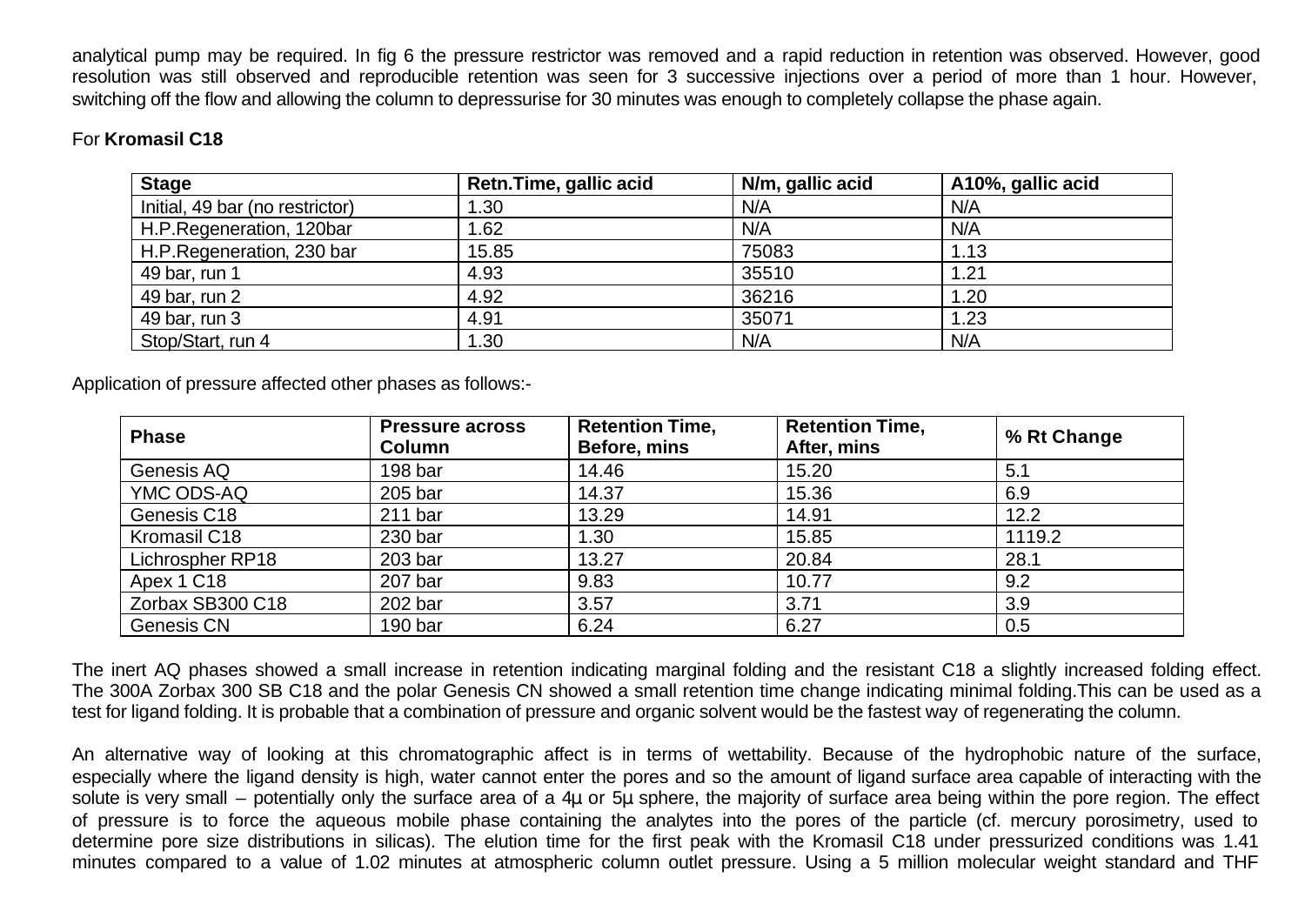solvent with this column, the excluded column value was found to be 0.86 minutes. The higher value of 1.02 minutes above is not unexpected since the top of the column is under slight pressure and any larger pores present will have a reduced wettability affect. Although we have yet to test this experimentally, the content of the pore may be a water/acetonitrile mixture equal in composition to that which will just wet the surface. If any analyte did manage to penetrate the pore region, the relatively high organic level would result in negligible retention in the stationary phase. The pore size and size distribution would play a part in the wettability effect but only large changes would be expected to be chromatographically noticeable. The pressure required to restore the peak resolution would depend on the pore size and size distribution of the packing, the smaller the pore the greater the pressure needed ( $P = 2\sigma \cdot cos\theta/r_0$  where  $P =$  pressure,  $σ =$  surface tension,  $θ =$  contact angle and  $r_0 =$  pore radius)).

The use of high organic solvent mixtures also overcomes the wettability problem, the stationary phase surface becomes rewetted and allows mobile phase and analytes to enter the pores. Their surface tensions are lower and the surface contact angles are lower (<90°).

### **COMPARISON of AQUEOUS and STANDARD C18 COLUMNS**

Comparing the "inert", "high aqueous" Genesis AQ and the "resistant" Genesis 120 C18, with non-polar and polar analytes in high organic mobile phases, we observed that the Genesis 120 C18 showed an increased retention for non-polar analytes compared to the AQ phase but reduced retention for polar and moderately polar analytes. Three test mixtures were chosen, the first being a selection of poly-aromatic hydrocarbons run with 85% methanol/ water where all analytes were more retentive on the C18 column, pyrene having retention times of 5.72minutes compared to 5.00 minutes on the AQ. The second mixture comprised 5 carboxylic acids from formic to propionic run in 2% acetonitrile/ 0.1% phosphoric acid. Retention times for the final peak, propionic acid was 2.75 minutes for the C18 compared to 3.65 minutes for the AQ. The third test mix, a conventional test mixture run with 70% methanol/water gave retention times for phenol and toluene for the C18 column of 0.46 and 3.39 minutes respectively and for the AQ column the corresponding values were 0.51 and 3.31 minutes. The latter chromatogram is shown in fig. 7.

This is to be expected for the non-polar analytes since the Genesis 120 C18 has an 18% carbon loading compared to the 15% for the AQ phase, both materials having the same base silica. The coverage of the materials is similar at 3.6/3.7µmoles/m<sup>2</sup>, coverage being calculated from the sum of the individual bonded ligand types at the surface. For the polar molecules, the special bonding of the AQ preserves hydrophilic sites at the silica surface whilst maintaining deactivation and this leads to an increase in retention for polar molecules. Thus selectivity differences occur between the "high aqueous" and conventional C18 alkyl phases.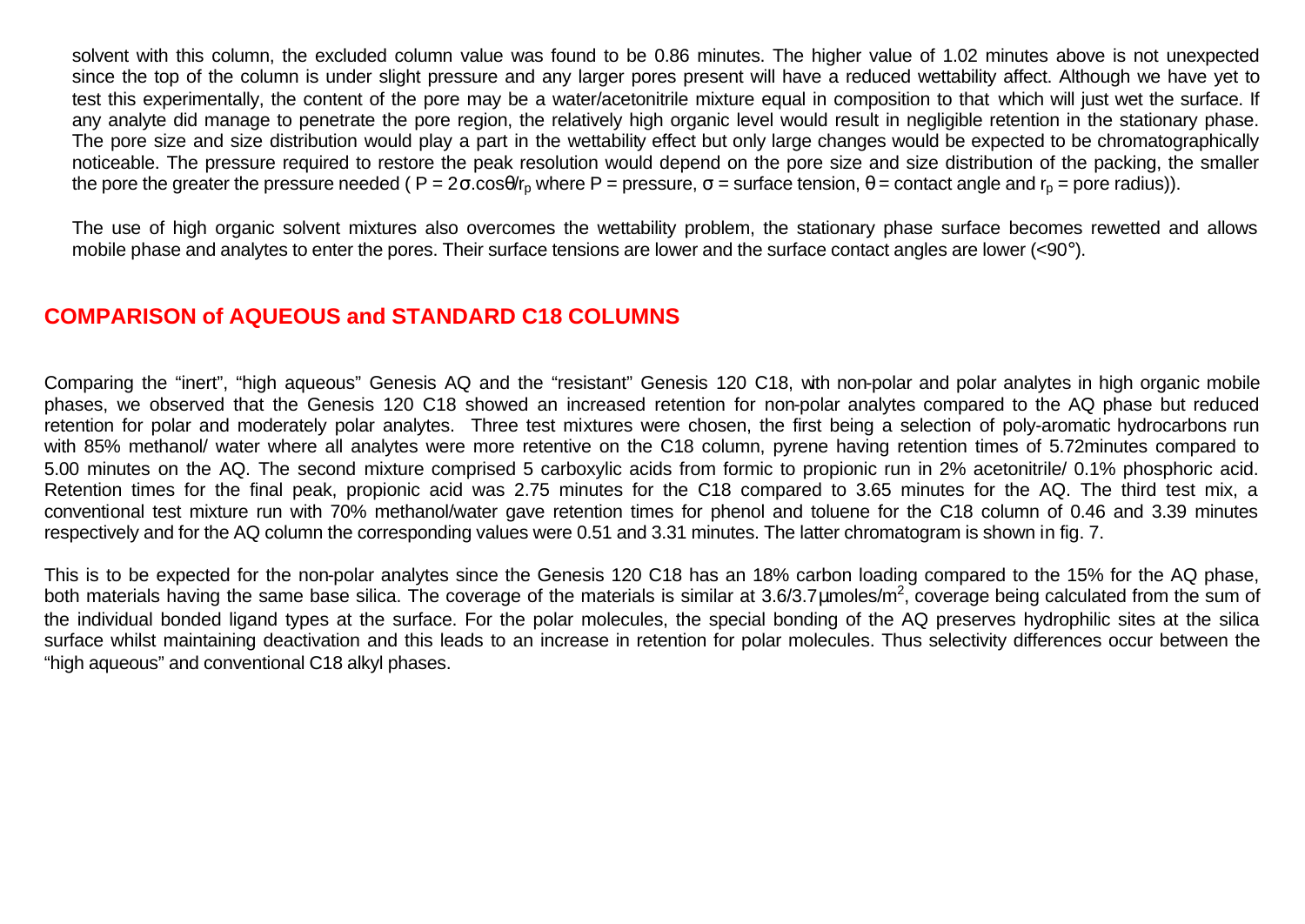# **Pressure Regeneration 1**

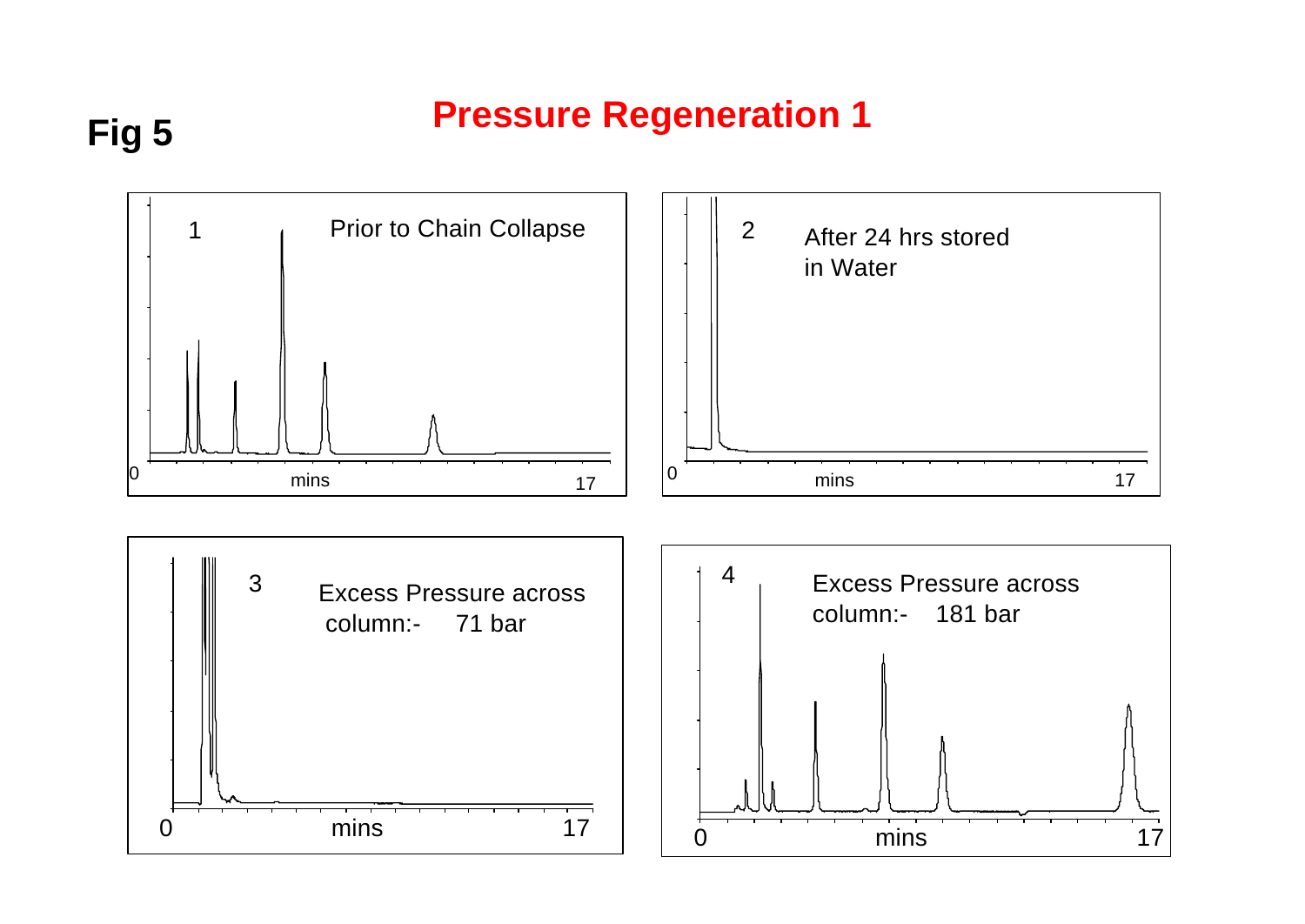# **Pressure Regeneration 2**

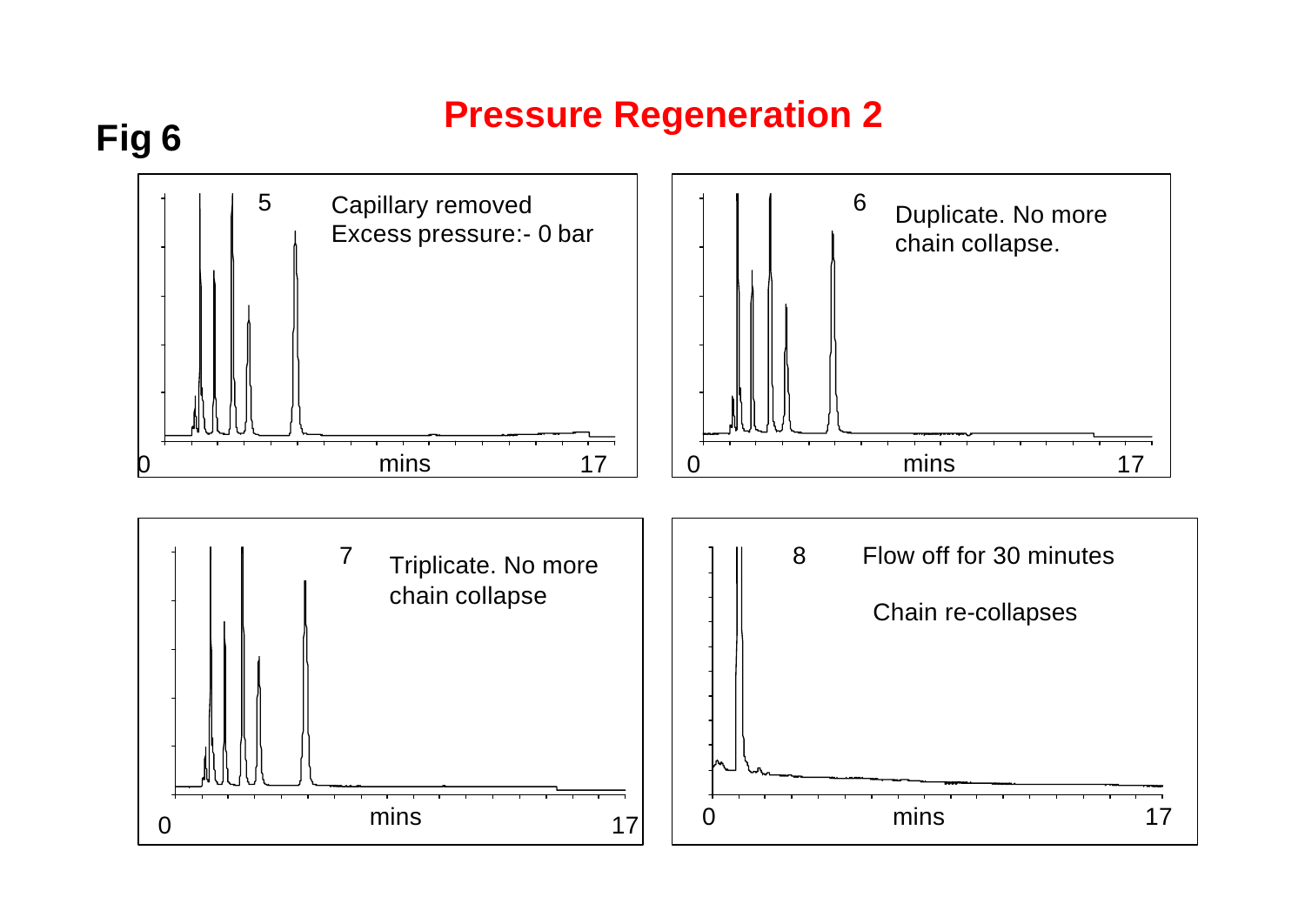# **C18 vs. AQ Comparison - Mixed Polarity**

# **Fig 7**

Column:- 150 x 4.6mm Genesis, as shown Mobile Phase:- 70% Methanol / water Flow Rate:- 1ml/min Analytes:- Uracil, phenol, acetophenone, nitrobenzene, methyl benzoate and toluene





# k' values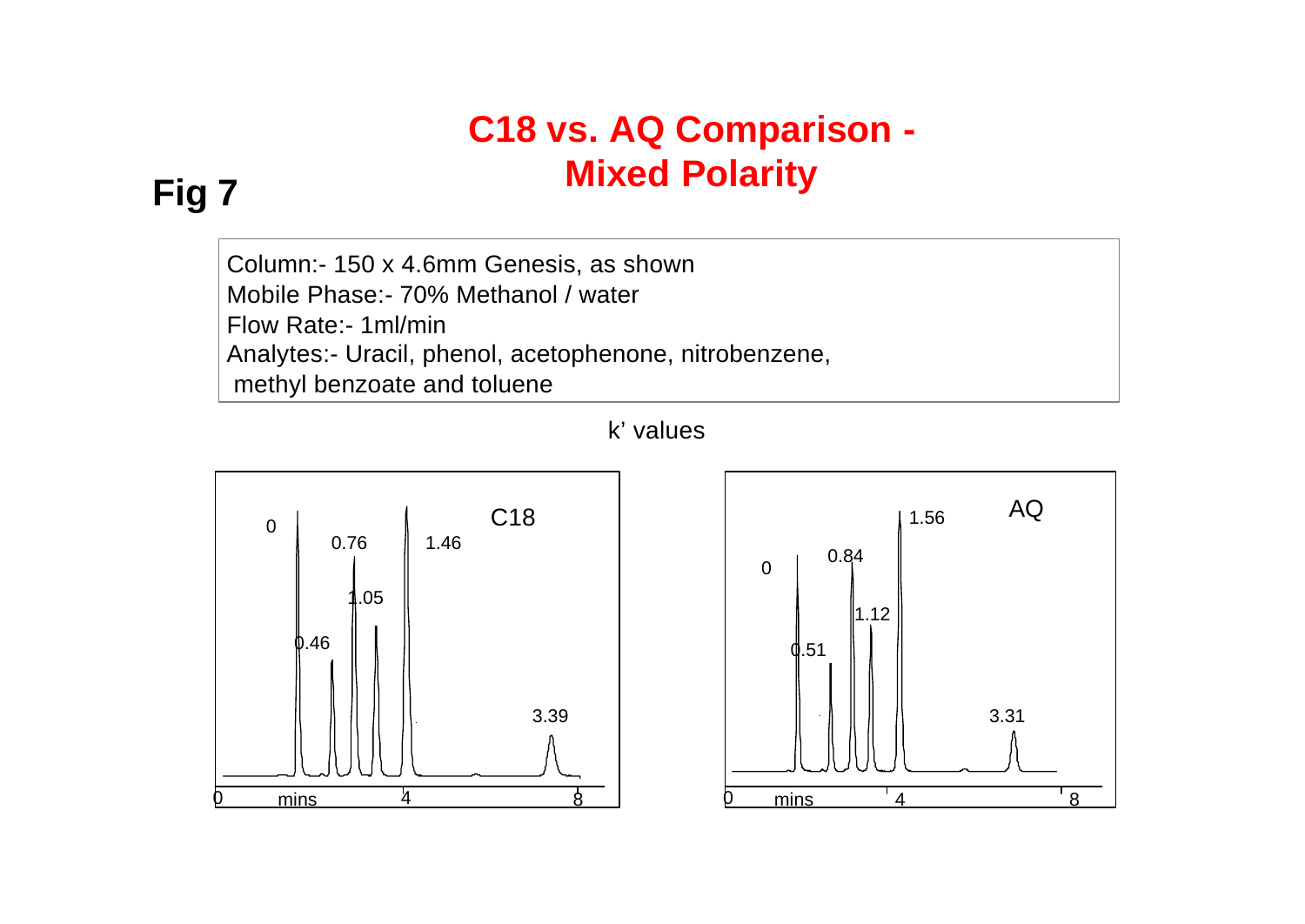# **APPLICATIONS**

Application areas for "high aqueous" columns are polar, hydrophilic compounds, usually water soluble. Three examples are given below.